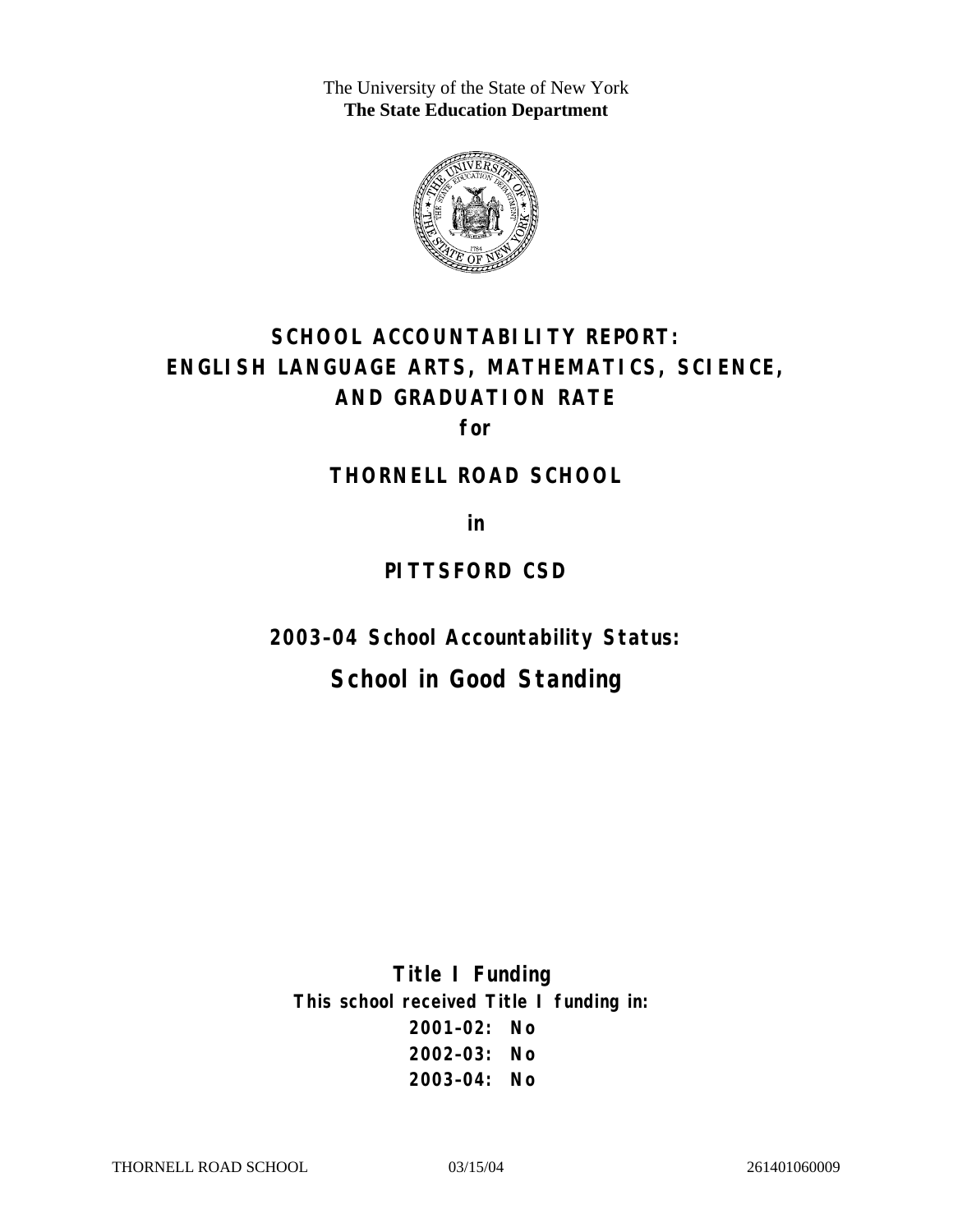#### **District/School Accountability Status Categories**

The list below defines the district or school status categories under New York State's district and school accountability system, which is divided into a Federal Title I component and a State component. A district or school that does not receive Title I funding in a school year does not have a federal status in that year. Schools receiving Title I funds that are not in good standing must provide school choice for their students; those in need of improvement year 2 and beyond must also provide Supplemental Education Services to eligible students. Other consequences for districts and schools not in good standing can be found at: www.emsc.nysed.gov/deputy/nclb/accountability/siinfo.htm. To be removed from any improvement status, a district or school must make Adequate Yearly Progress (AYP) for two consecutive years, or in the case of a School Under Registration Review, achieve the performance targets established for the school by the Commissioner.

**District/School in Good Standing:** A district or school is considered to be in good standing if it has not been identified as a District or School in Need of Improvement, Requiring Corrective Action, Planning for Restructuring, or Requiring Academic Progress, or as a School Under Registration Review.

**District/School Requiring Academic Progress:** Under the State component of New York's accountability system, a district or school that did not make AYP in the same grade and subject for two consecutive years is considered a School Requiring Academic Progress (Year 1) the following year. In each succeeding year that the school fails to make AYP, the year designation is incremented by one.

**District/School in Need of Improvement (Year 1):** A district or school that has not made AYP for two consecutive years in the same grade or subject while receiving Title I funds is considered a District/School in Need of Improvement (Year 1) the following year.

**District/School in Need of Improvement (Year 2):** A District or School in Need of Improvement (Year 1) that does not make AYP in the grade or subject for which it was identified while receiving Title I funds is considered a District or School in Need of Improvement (Year 2) the following year.

**District/School Requiring Corrective Action:** A District or School in Need of Improvement (Year 2) that does not make AYP in the grade or subject for which it was identified while receiving Title I funds is considered a District or School Requiring Corrective Action the following year.

**District/School Planning for Restructuring:** A District or School Requiring Corrective Action that does not make AYP in the grade or subject for which it was identified while receiving Title I funds is considered a District or School Planning for Restructuring the following year.

**School Under Registration Review (SURR):** Schools that are farthest from the State standard and have been determined by the Commissioner to be most in need of improvement are Schools Under Registration Review. These schools must achieve performance targets specified by the Commissioner of Education in their area(s) of identification within a prescribed timeframe or risk having their registration revoked by the Board of Regents.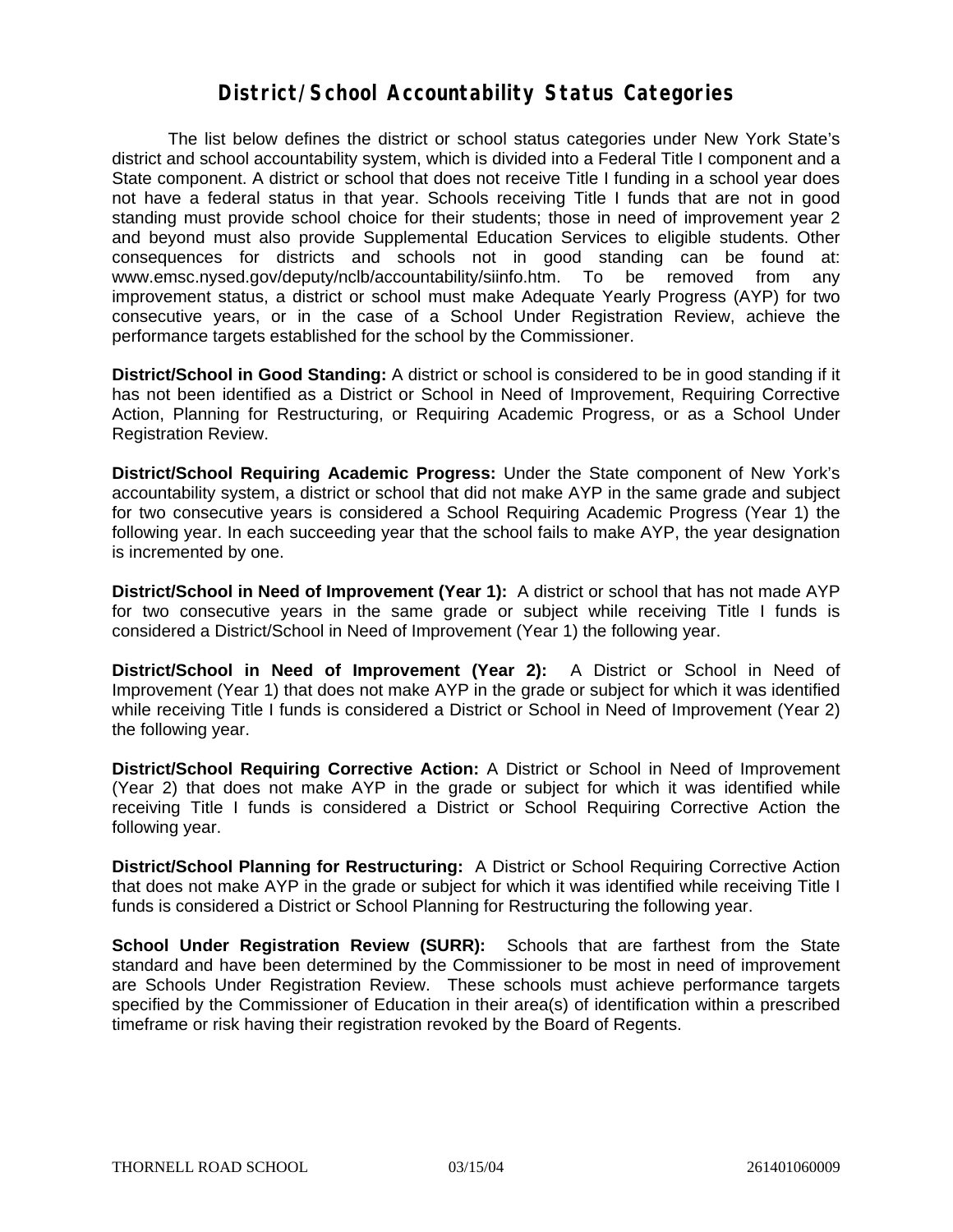# **Elementary-Level English Language Arts**

Definitions of terms, such as Performance Index and Effective Annual Measurable Objective (AMO), are in the glossary, which is the last page of this report.

**For a school to make Adequate Yearly Progress (AYP) in 2002–03, every accountability group must make AYP.** 

**For an accountability group to make AYP in 2002–03, it must** 

- 1. meet the 95 percent participation requirement (*2002–03 Participation*), *and*
- 2. *either* meet its Effective AMO *or* make safe harbor (*2002–03 Performance* and *Standards*).

To meet the participation requirement, 95 percent of the grade 4 enrollment in each accountability group with 40 or more students must

be tested. To meet the Effective AMO, the Performance Index for each group with 30 or more continuously enrolled students must equal or exceed the Effective AMO. To make safe harbor, the Performance Index of each of these groups must equal or exceed its ELA safe harbor target *and* the group must meet the elementary-level science qualification for safe harbor. (See the elementary-level science page of this report for further information on meeting the science qualification for safe harbor.)

*ELA Safe Harbor Targets:* The elementary-level 2002–03 ELA Safe Harbor Target is calculated by using the following equation: 2001–02 PI + (200 – the 2001–02 PI) <sup>×</sup> 0.10. The 2003–04 ELA Safe Harbor Target is calculated by using the following equation: 2002–03 PI + (200 – the 2002–03 PI)  $\times$  0.10. The 2003–04 target is provided for groups whose PI was below the Effective AMO in 2002–03.

| <b>Accountability Group</b>       | 2002-03 Participation |                                           | 2002-03 Performance*                                    |                      | 2002-03 Standards |                                     |                                                           |                                                       | 2003-04                                           |
|-----------------------------------|-----------------------|-------------------------------------------|---------------------------------------------------------|----------------------|-------------------|-------------------------------------|-----------------------------------------------------------|-------------------------------------------------------|---------------------------------------------------|
|                                   | Grade 4<br>Enrollment | Percent of<br>Enrollment<br><b>Tested</b> | Count of<br>Continuously<br>Enrolled<br><b>Students</b> | Performance<br>Index | Effective<br>AMO  | <b>ELA Safe</b><br>Harbor<br>Target | Met the<br>Science<br>Qualification<br>for Safe<br>Harbor | Made<br><b>AYP</b> in<br><b>ELA</b> in<br>$2002 - 03$ | <b>ELA Safe</b><br><b>Harbor</b><br><b>Target</b> |
| <b>All Students</b>               | 87                    | 100%                                      | 86                                                      | 195                  | 112               |                                     |                                                           | <b>Yes</b>                                            |                                                   |
| <b>Students with Disabilities</b> | 4                     |                                           | 4                                                       |                      |                   |                                     |                                                           |                                                       |                                                   |
| American Indian/Alaskan Native    |                       |                                           |                                                         |                      |                   |                                     |                                                           |                                                       |                                                   |
| Black                             |                       |                                           |                                                         |                      |                   |                                     |                                                           |                                                       |                                                   |
| Hispanic                          | ٠                     |                                           |                                                         |                      |                   |                                     |                                                           |                                                       |                                                   |
| Asian or Pacific Islander         |                       |                                           |                                                         |                      |                   |                                     |                                                           |                                                       |                                                   |
| White                             | 86                    | 100%                                      | 86                                                      | 195                  | 112               |                                     |                                                           | <b>Yes</b>                                            |                                                   |
| <b>Limited English Proficient</b> |                       |                                           |                                                         |                      |                   |                                     |                                                           |                                                       |                                                   |
| Economically Disadvantaged        | $\overline{2}$        |                                           | $\overline{2}$                                          |                      |                   |                                     |                                                           |                                                       |                                                   |
| <b>Final AYP Determination</b>    |                       |                                           |                                                         |                      |                   |                                     |                                                           | <b>Yes</b>                                            |                                                   |

\*For schools with fewer than 30 continuously enrolled tested students in 2002–03, data for 2001–02 and 2002–03 were combined to determine counts and PIs.

\*\*Groups with a "\*\*" are not required to meet the science qualification for safe harbor to make safe harbor in English and mathematics because fewer than 30 students in the group were administered the science test.

**State accountability status in elementary-level English language arts: School in Good Standing** 

Title I accountability status in elementary-level English language arts: School Status Not Applicable, did not use Title I funds in one school **y e ar**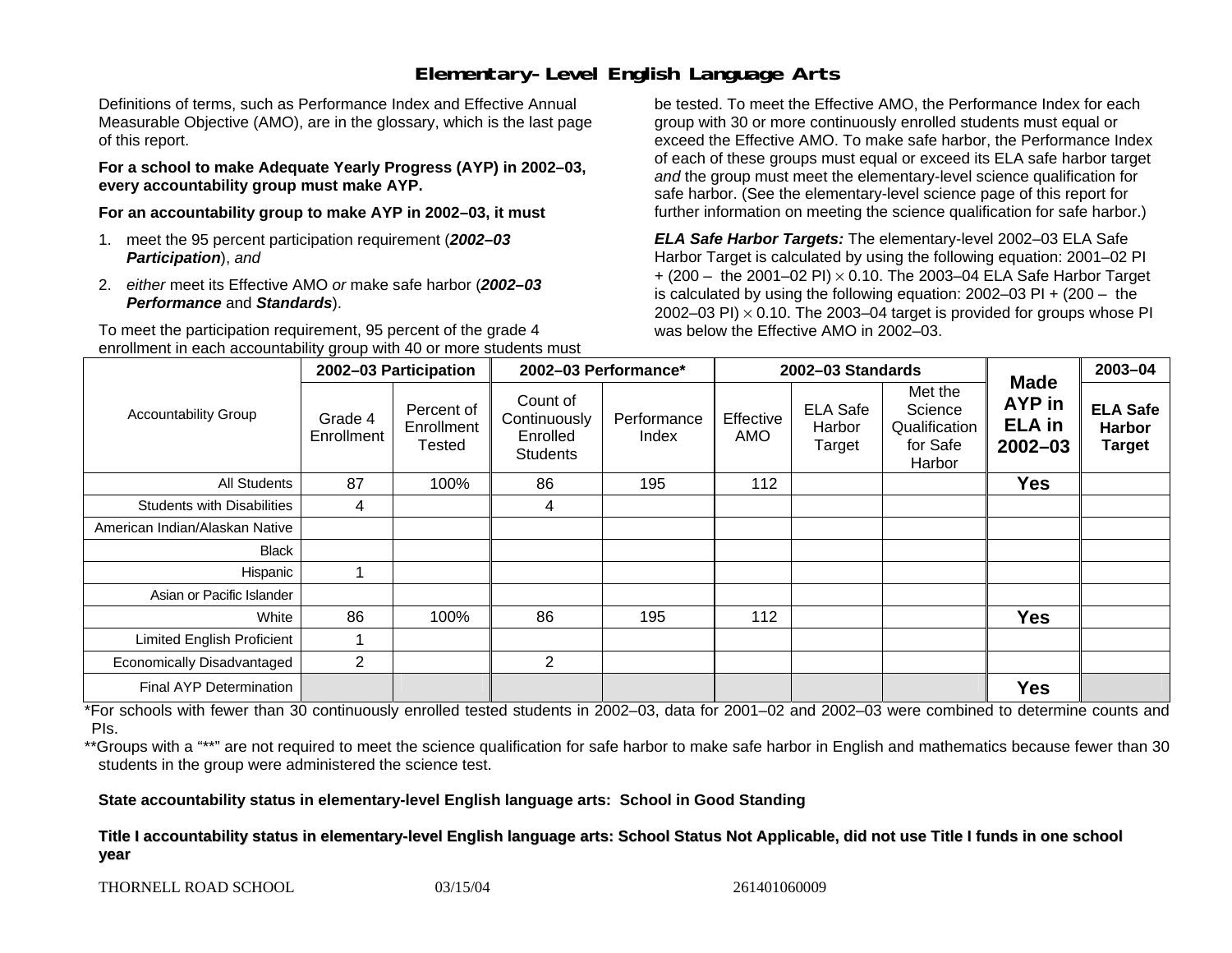# **Elementary-Level Mathematics**

Definitions of terms, such as Performance Index and Effective Annual Measurable Objective (AMO), are in the glossary, which is the last page of this report.

**For a school to make Adequate Yearly Progress (AYP) in 2002–03, every accountability group must make AYP.** 

**For an accountability group to make AYP in 2002–03, it must** 

- 1. meet the 95 percent participation requirement (*2002–03 Participation*), *and*
- 2. *either* meet its Effective AMO *or* make safe harbor (*2002–03 Performance* and *Standards*).

To meet the participation requirement, 95 percent of the grade 4 enrollment in each accountability group with 40 or more students must

be tested. To meet the Effective AMO, the Performance Index for each group with 30 or more continuously enrolled students must equal or exceed the Effective AMO. To make safe harbor, the Performance Index of each of these groups must equal or exceed its math safe harbor target *and* the group must meet the elementary-level science qualification for safe harbor. (See the elementary-level science page of this report for further information on meeting the science qualification for safe harbor.)

*Math Safe Harbor Targets:* The elementary-level 2002–03 Math Safe Harbor Target is calculated by using the following equation: 2001–02 PI + (200 – the 2001–02 PI) × 0.10. The 2003–04 Math Safe Harbor Target is calculated by using the following equation: 2002–03 PI + (200  $-$  the 2002–03 PI)  $\times$  0.10. The 2003–04 target is provided for groups whose PI was below the Effective AMO in 2002–03.

| <b>Accountability Group</b>       | 2002-03 Participation |                                    | 2002-03 Performance*                                    |                      | 2002-03 Standards |                               |                                                           |                                                               | 2003-04                                            |
|-----------------------------------|-----------------------|------------------------------------|---------------------------------------------------------|----------------------|-------------------|-------------------------------|-----------------------------------------------------------|---------------------------------------------------------------|----------------------------------------------------|
|                                   | Grade 4<br>Enrollment | Percent of<br>Enrollment<br>Tested | Count of<br>Continuously<br>Enrolled<br><b>Students</b> | Performance<br>Index | Effective<br>AMO  | Math Safe<br>Harbor<br>Target | Met the<br>Science<br>Qualification<br>for Safe<br>Harbor | <b>Made</b><br><b>AYP</b> in<br><b>Math in</b><br>$2002 - 03$ | <b>Math Safe</b><br><b>Harbor</b><br><b>Target</b> |
| All Students                      | 88                    | 100%                               | 86                                                      | 199                  | 125               |                               |                                                           | <b>Yes</b>                                                    |                                                    |
| <b>Students with Disabilities</b> | 4                     |                                    | 4                                                       |                      |                   |                               |                                                           |                                                               |                                                    |
| American Indian/Alaskan Native    |                       |                                    |                                                         |                      |                   |                               |                                                           |                                                               |                                                    |
| <b>Black</b>                      |                       |                                    |                                                         |                      |                   |                               |                                                           |                                                               |                                                    |
| Hispanic                          |                       |                                    |                                                         |                      |                   |                               |                                                           |                                                               |                                                    |
| Asian or Pacific Islander         |                       |                                    |                                                         |                      |                   |                               |                                                           |                                                               |                                                    |
| White                             | 87                    | 100%                               | 86                                                      | 199                  | 125               |                               |                                                           | <b>Yes</b>                                                    |                                                    |
| <b>Limited English Proficient</b> |                       |                                    |                                                         |                      |                   |                               |                                                           |                                                               |                                                    |
| Economically Disadvantaged        | $\overline{2}$        |                                    | $\overline{2}$                                          |                      |                   |                               |                                                           |                                                               |                                                    |
| <b>Final AYP Determination</b>    |                       |                                    |                                                         |                      |                   |                               |                                                           | <b>Yes</b>                                                    |                                                    |

\*For schools with fewer than 30 continuously enrolled tested students in 2002–03, data for 2001–02 and 2002–03 were combined to determine counts and PIs. \*\*Groups with a "\*\*" are not required to meet the science qualification for safe harbor to make safe harbor in English and mathematics because fewer than 30 students in the group were administered the science test.

**State accountability status in elementary-level mathematics: School in Good Standing** 

Title I accountability status in elementary-level mathematics: School Status Not Applicable, did not use Title I funds in one school year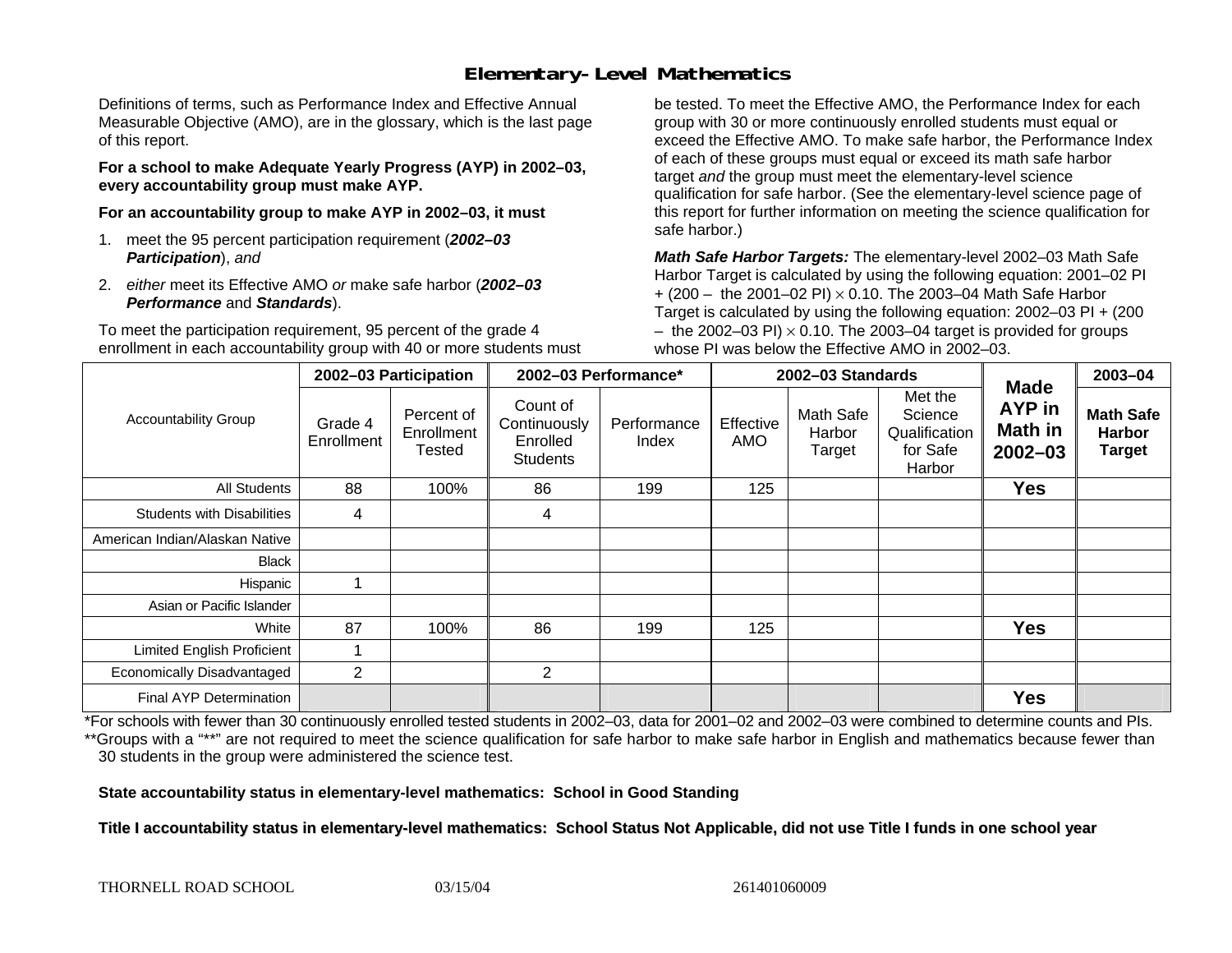### **Elementary-Level Science**

Definitions of terms, such as Progress Target and Adequate Yearly Progress (AYP), are in the glossary, which is the last page of this report.

*Made AYP in Science in 2002–03:* For a school to make AYP in science, the Percent At or Above SDL for the "All Students" group must equal or exceed the State Science Standard or the Science Progress Target.

**State Designated Level (SDL):** The score that students taking the elementary-level science test must equal or exceed on the written portion of the test to meet the State Science Standard.

*Qualification for Safe Harbor in Elementary-Level ELA and Math:* For an accountability group to be considered Qualified for Safe Harbor in Elementary-Level ELA and Math, the Percent At or Above SDL must equal or exceed the State Science Standard or the Science Progress Target in elementary-level science for that group. Groups with fewer than 30 students tested in elementary-level science are not subject to this qualification criterion.

*Science Progress Targets:* The elementary-level 2002–03 Science Progress Target is calculated by adding one point to the 2001–02 Percent At or Above SDL. The 2003–04 Science Progress Target is calculated by multiplying the 2002–03 Percent At or Above SDL by two and then adding one point. The 2003–04 target is provided for groups whose Percent At or Above SDL was below the State Science Standard in 2002–03.

|                                   | 2002-03 Performance*                                    |                            | 2002-03 Standards                   |                               |                                             | $2002 - 03$                                                             | $2003 - 04$                   |
|-----------------------------------|---------------------------------------------------------|----------------------------|-------------------------------------|-------------------------------|---------------------------------------------|-------------------------------------------------------------------------|-------------------------------|
| <b>Accountability Group</b>       | Count of<br>Continuously<br>Enrolled<br><b>Students</b> | Percent At or<br>Above SDL | <b>State</b><br>Science<br>Standard | Science<br>Progress<br>Target | <b>Made AYP</b><br>in Science<br>in 2002-03 | Qualified for<br>Safe Harbor in<br>Elementary-<br>Level ELA and<br>Math | Science<br>Progress<br>Target |
| All Students                      | 86                                                      | 98                         | 40                                  |                               | <b>Yes</b>                                  | Yes                                                                     |                               |
| <b>Students with Disabilities</b> | 4                                                       |                            |                                     |                               |                                             |                                                                         |                               |
| American Indian/Alaskan Native    |                                                         |                            |                                     |                               |                                             |                                                                         |                               |
| <b>Black</b>                      |                                                         |                            |                                     |                               |                                             |                                                                         |                               |
| Hispanic                          |                                                         |                            |                                     |                               |                                             |                                                                         |                               |
| Asian or Pacific Islander         |                                                         |                            |                                     |                               |                                             |                                                                         |                               |
| White                             | 86                                                      | 98                         | 40                                  |                               |                                             | Yes                                                                     |                               |
| Limited English Proficient        |                                                         |                            |                                     |                               |                                             |                                                                         |                               |
| Economically Disadvantaged        | $\overline{2}$                                          |                            |                                     |                               |                                             |                                                                         |                               |
| <b>Final AYP Determination</b>    |                                                         |                            |                                     |                               | <b>Yes</b>                                  |                                                                         |                               |

\*For schools with fewer than 30 continuously enrolled students in 2002–03, data for 2001–02 and 2002–03 were combined to determine counts and percents at or above SDL.

#### **State accountability status in elementary-level science: School in Good Standing**

#### Title I accountability status in elementary-level science: School Status Not Applicable, did not use Title I funds in one school year